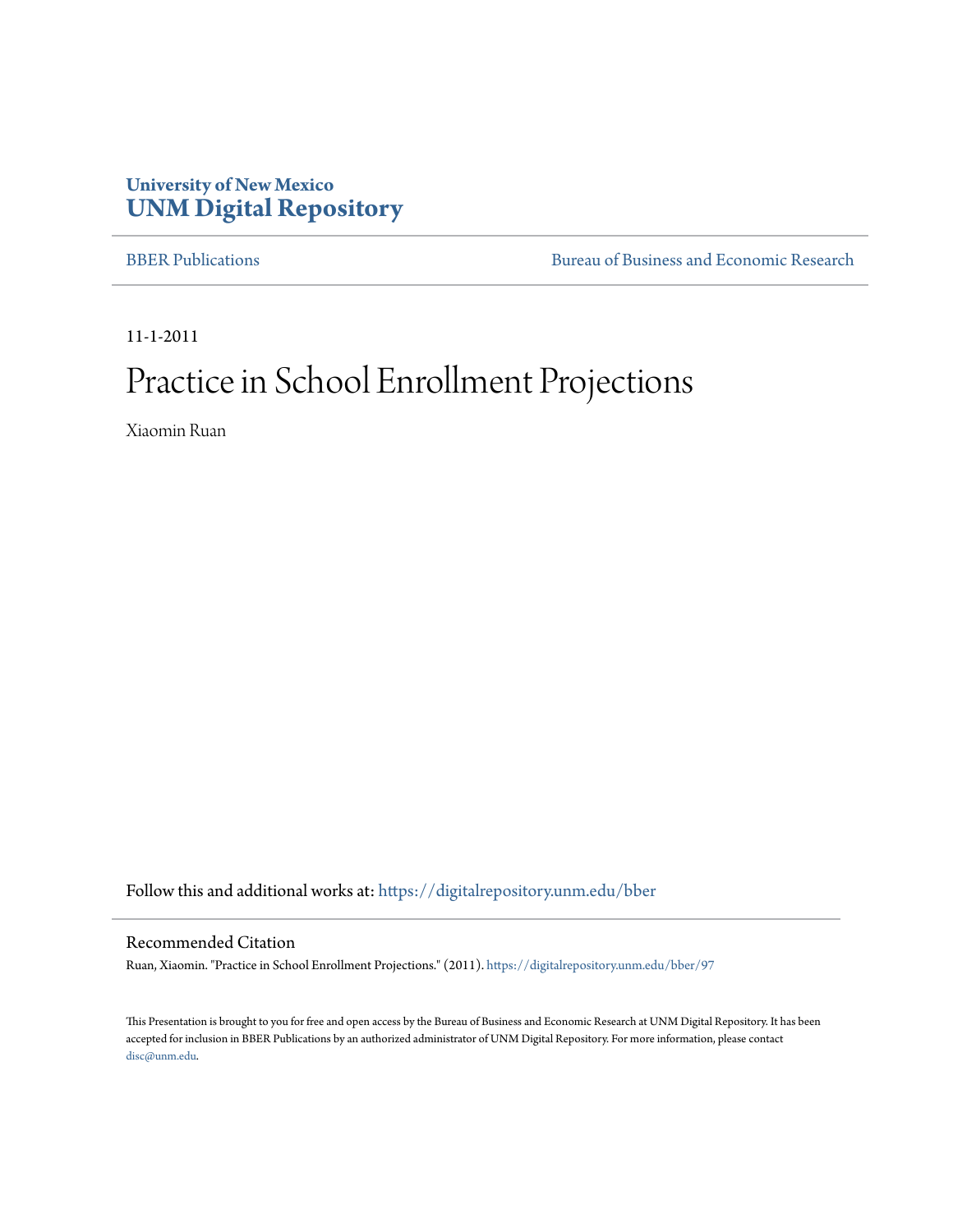# **PRACTICE IN SCHOOL ENROLLMENT PROJECTIONS**

**Xiaomin Ruan**

**For 13th NM Data User Conference Geospatial & Population Studies University of New Mexico Nov. 2011**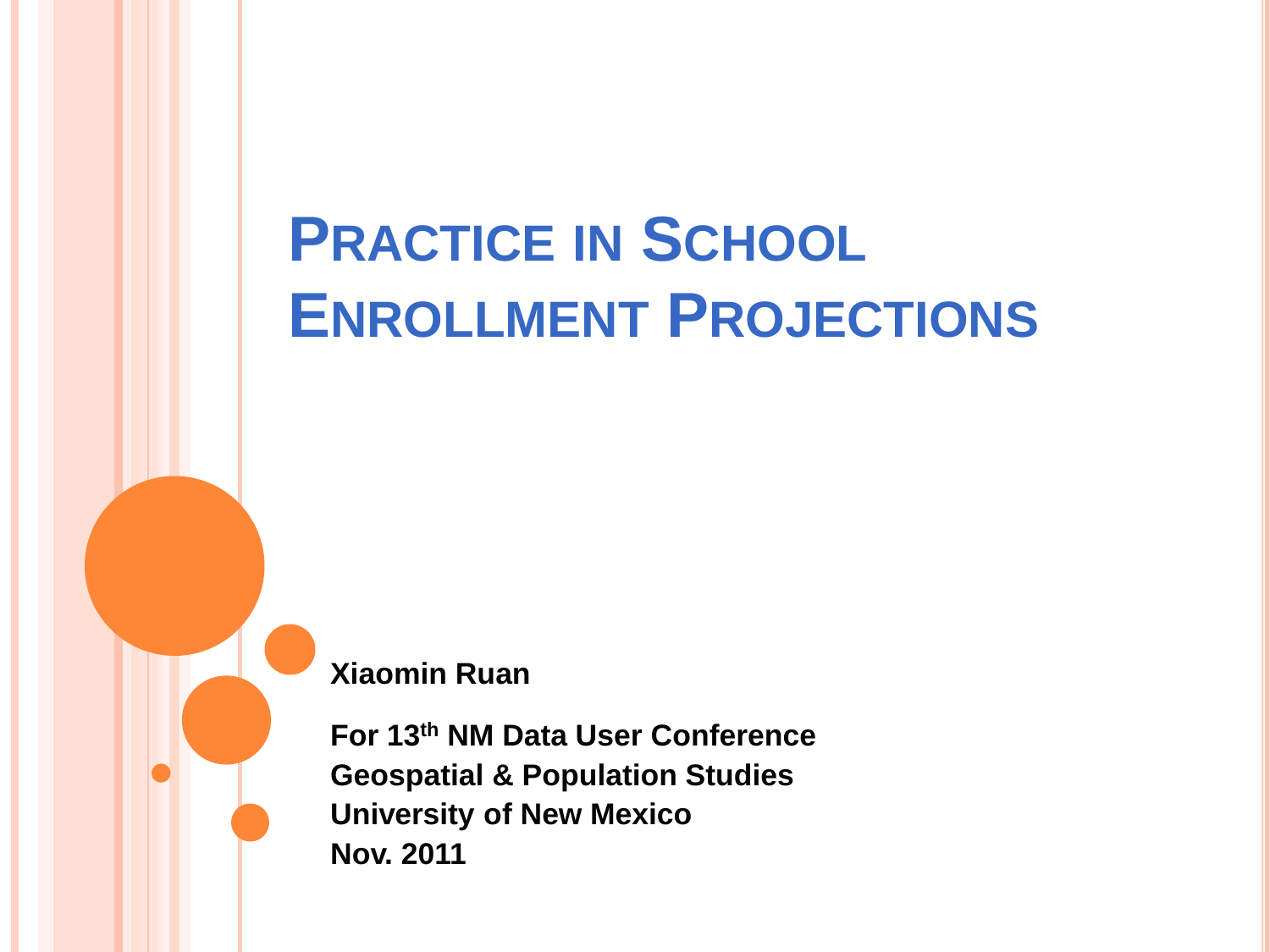# **Challenges to Small Area Population Estimation/Projections**

 Smaller the area is, more variant each age cohort is .

 Smaller the area is, more variant each demographic component is, like birth, death, migration, etc.

 The smaller the area is, less data resource is available for estimation models, and less financial resource to local data users.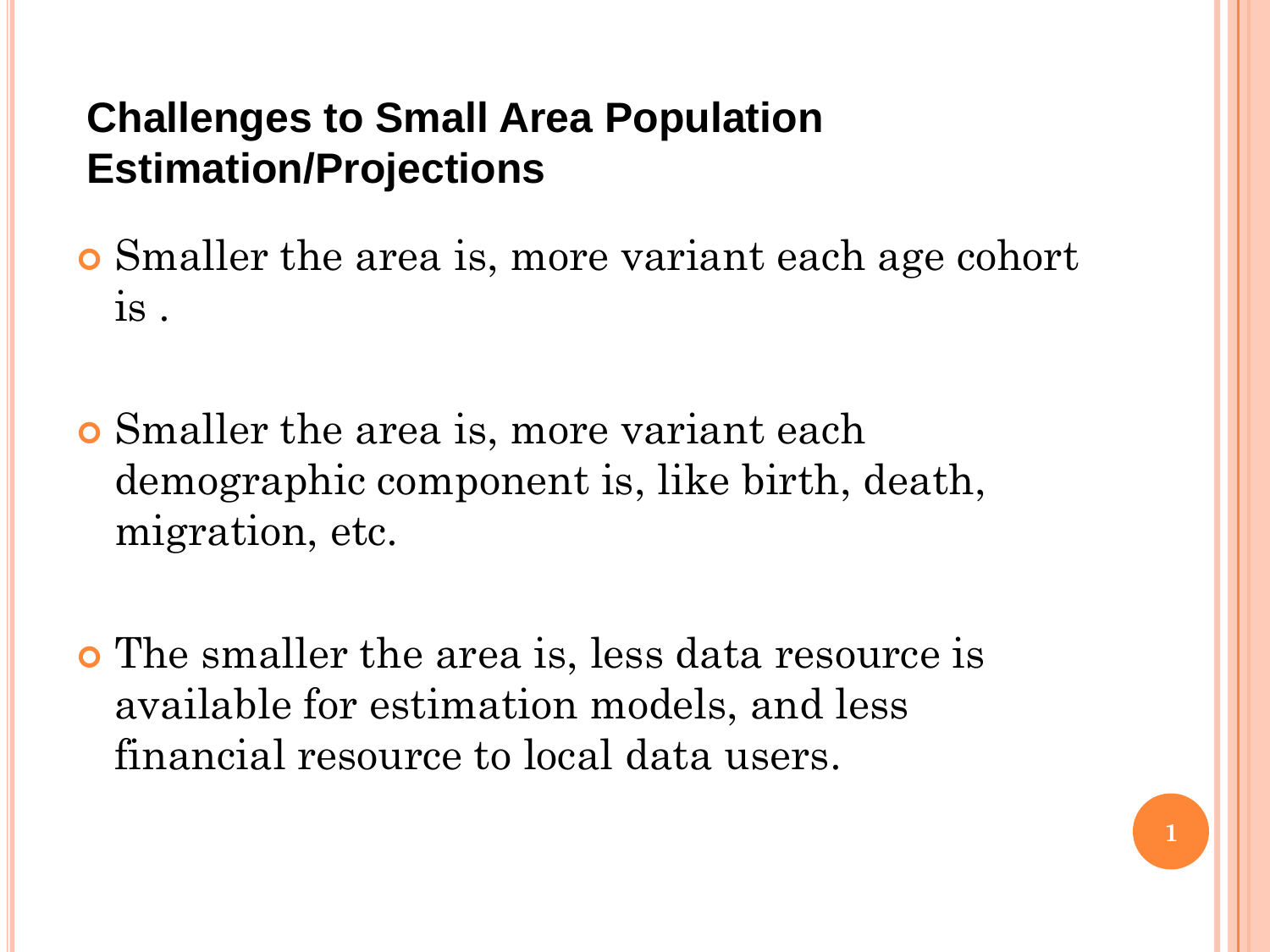# **Challenges to NM School Enrollment Projections**

- Each grade level enrollment needs to be summed up to match school total enrollment, and each school level enrollment needs to be summed up to match school district enrollment.
- Each grade level enrollment each year needs to be compatible with lower grade level in previous year, at both school and school district level.
- Varying tendency in birth and migration in border state like NM makes first grade or kindergarten enrollment hard to predict.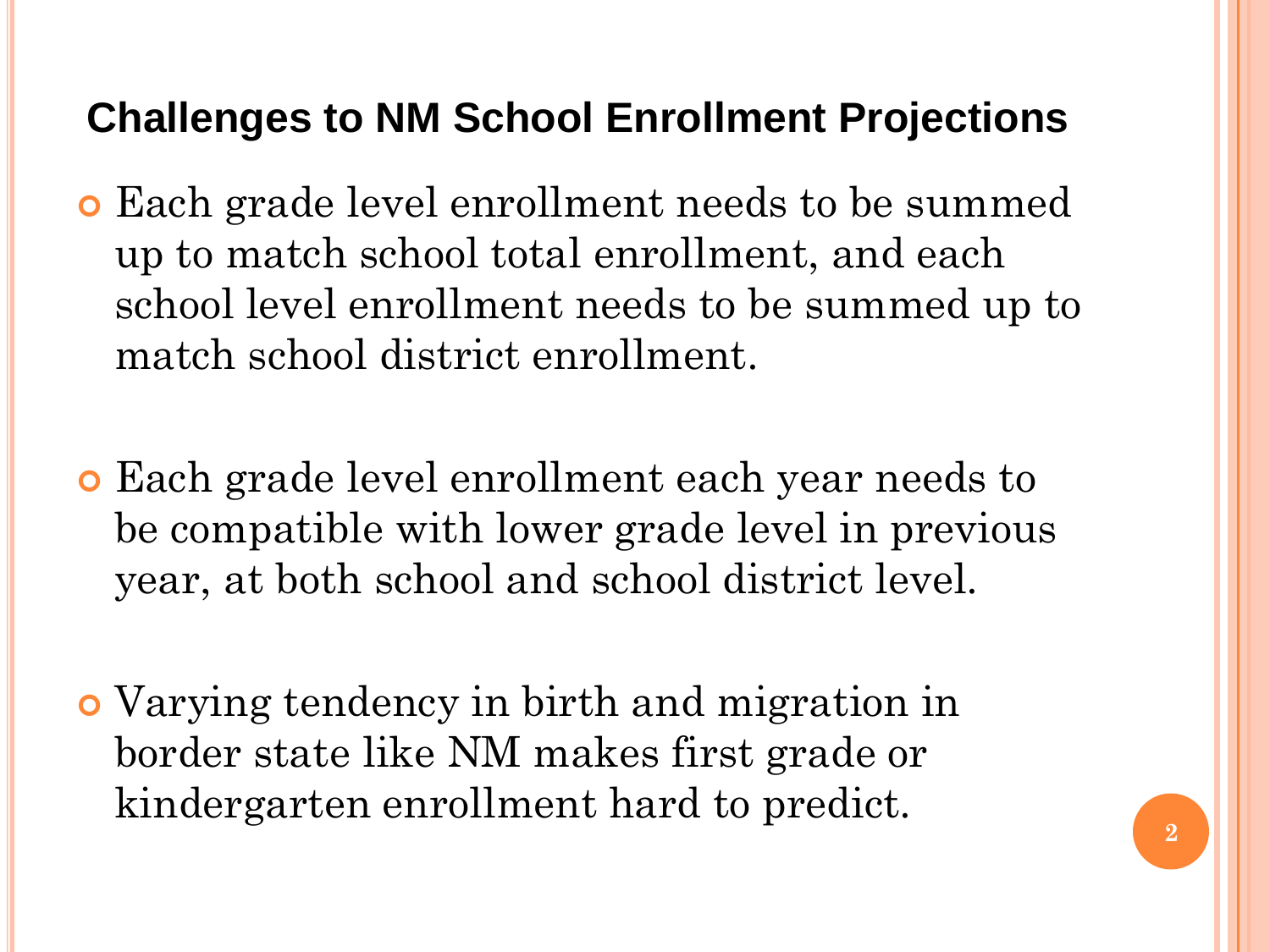# **Key Points to Forecast School Enrollment**

- Grade progression ratio, if stable and reliable, can be used to predict higher grade enrollments.
- For the starting grade, like grade 9 in high school or kindergarten or grade1, birth data would be the first source to explore when we are trying to capture future enrollment dynamics.
- As a border state, NM school and school districts also face migration changes, which may be a strong factor when we forecasts school enrollments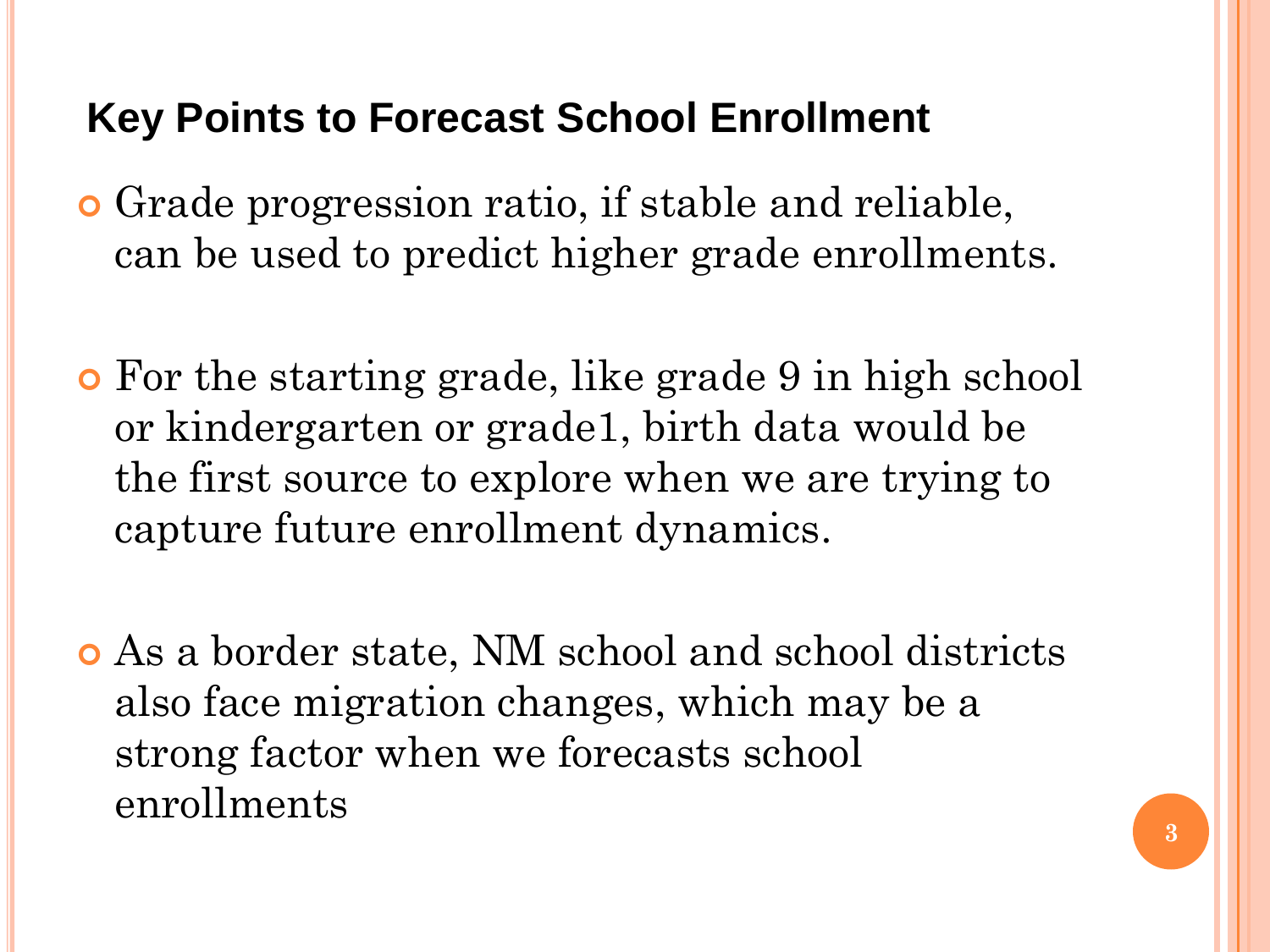# **Two School District Examples: Clovis and Central**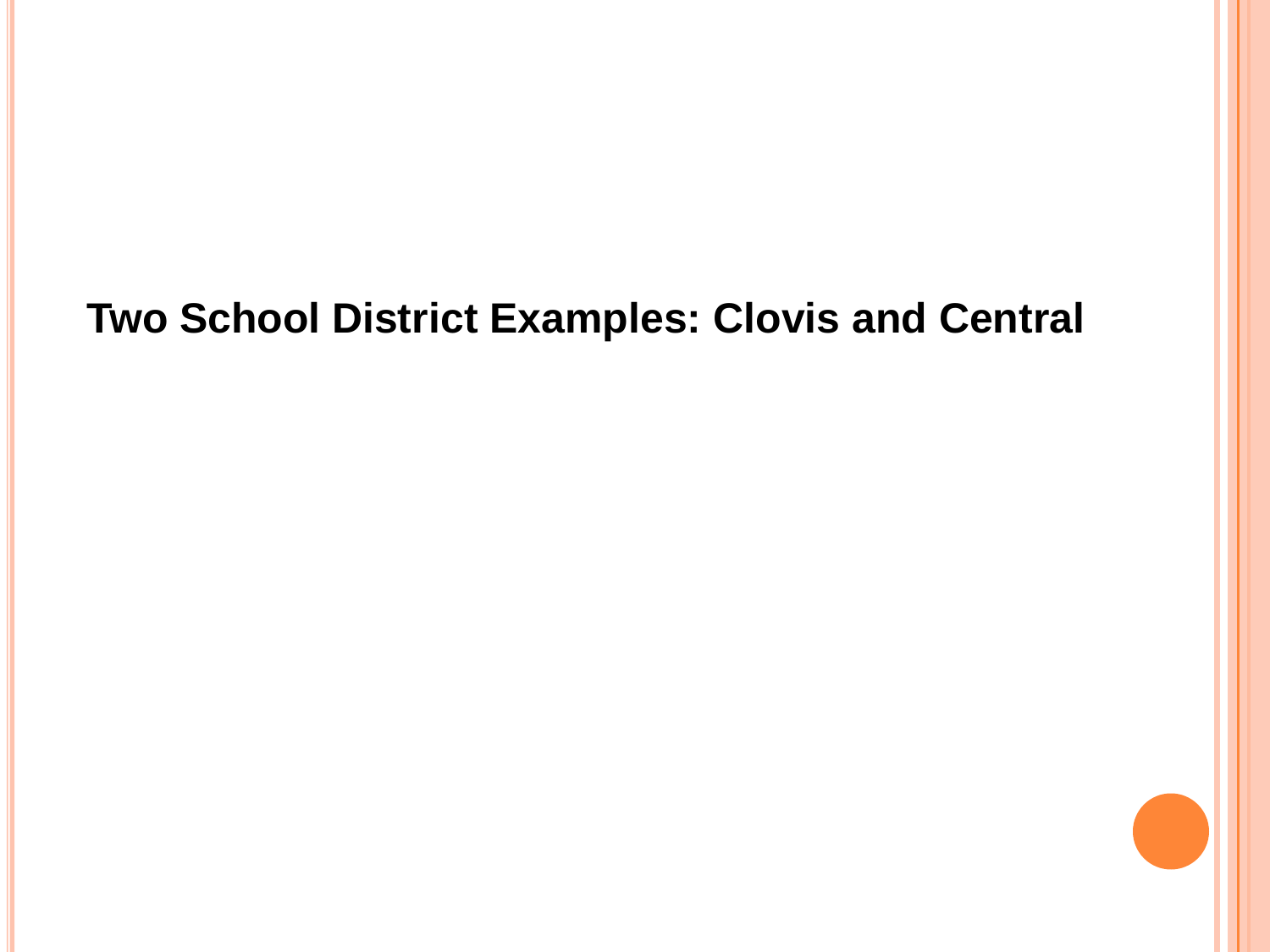# **Clovis Municipal Schools Facts**

 Clovis Municipal Schools has 8,415 students in SY 2010-11. It serves 1 high school, 3 Jr. high schools, and 13 elementary schools.

 Located in Curry County, Clovis District enrollment is heavily affected by group quarters like Cannon Air Force Base.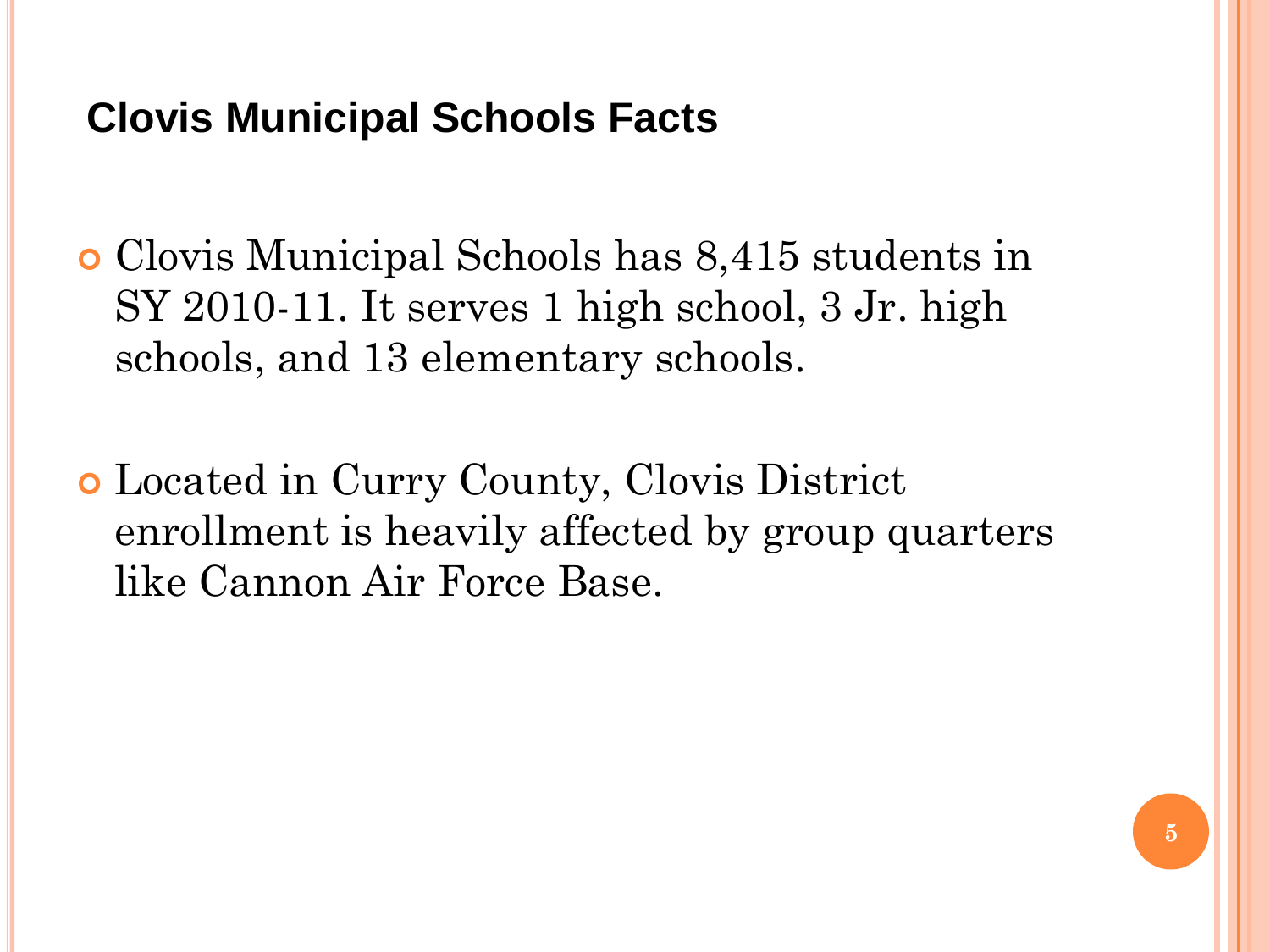# **Clovis Municipal Schools Historical Enrollment**

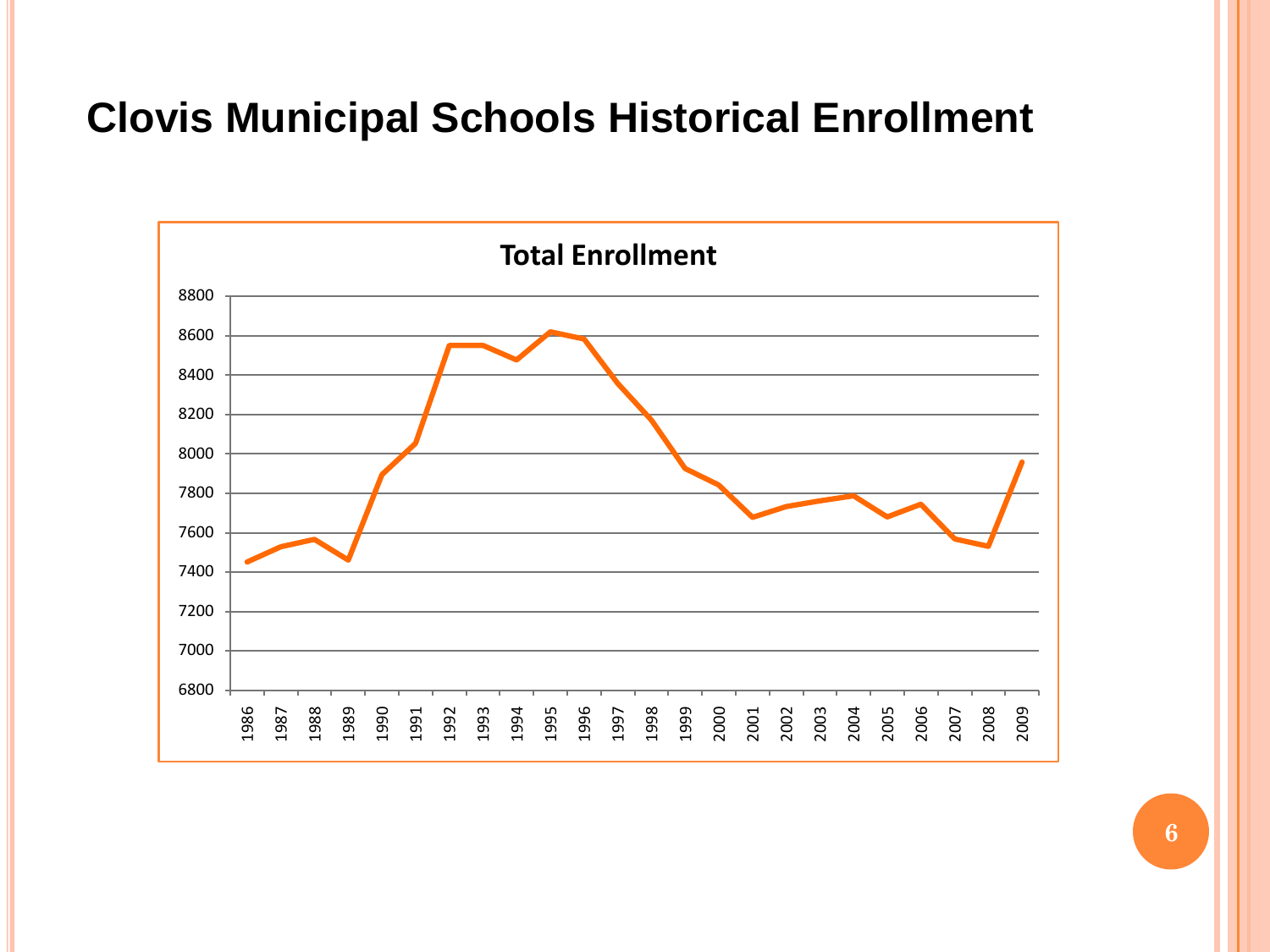# **Data Preparation**

- County level live birth data were distributed to each school district according to geocoding results and birth-age mothers' shares, and then averaged by 3 years to smooth out bumps.
- Each grade enrollment at each school and school district level were averaged in 3 years.
- Actual grade progression ratios are calculated from SY1986-87 to SY2009-10, all-yr, 15-yr, 10-yr, and 5-yr averages are calculated.
- Sam cohort kg/birth, g01/birth, g07/birth, and g09/birth are calculated and pictured.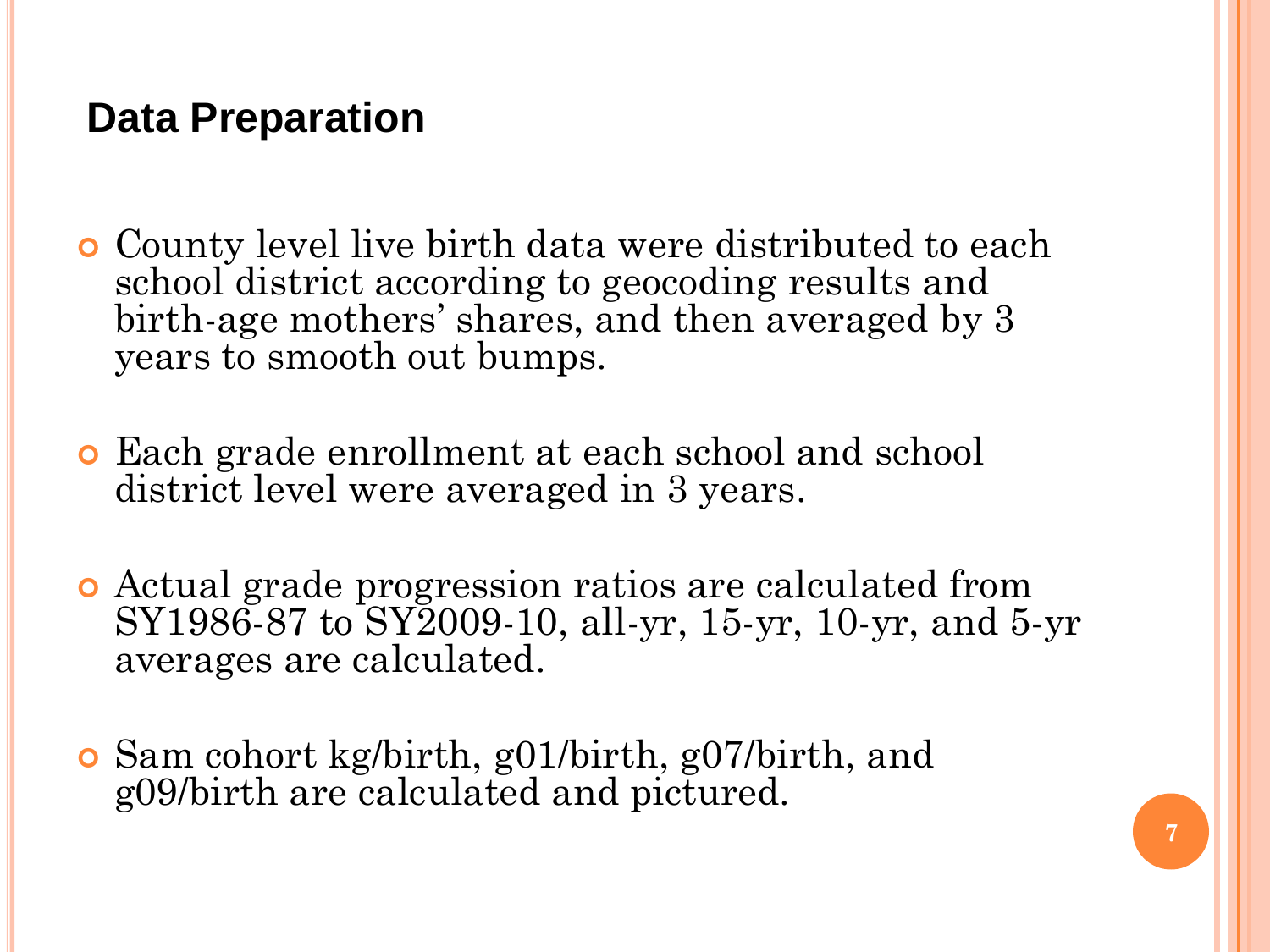

Neither 3-yr average birth nor the same cohort kg/birth ratio showed any trend stable enough to be the basis for forecasting.

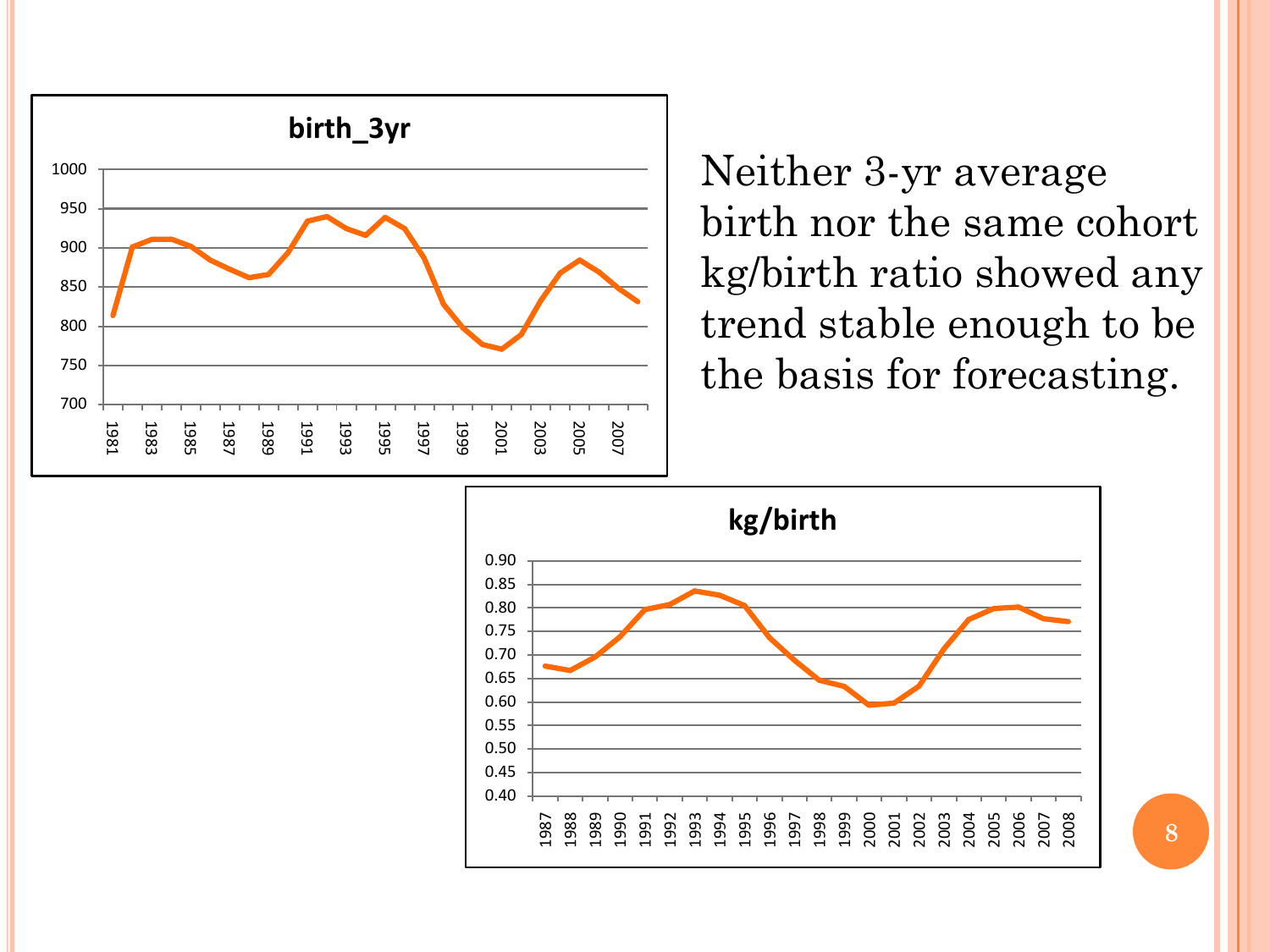# **Real Grade Progression Ratios Chart for Clovis, 1987-2009**



#### The grade progression

ratios, however, demonstrated very stable trends over time, provided a solid basis to use grade progression for higher grades.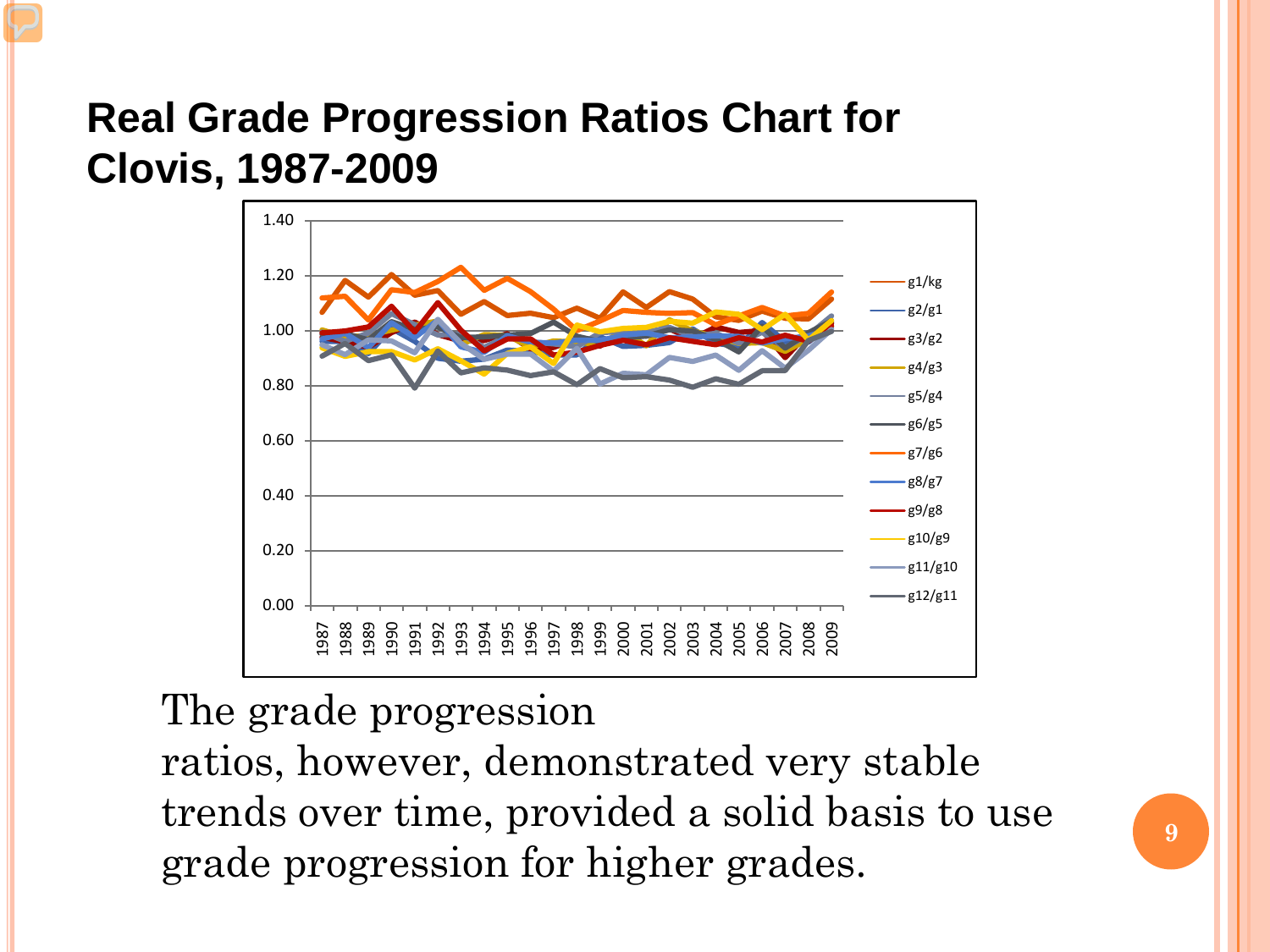# **Solution for Kindergarten and Grade 07**

**Kindergarten**

**Grade 07**



A simple OLS regression model is applied to each school's kindergarten enrollment. Then all the school regression results are summed up and averaged with the school district level kindergarten enrollment regression outcome.

Whenever kindergarten enrollment is not stable, grade one is used in regression instead.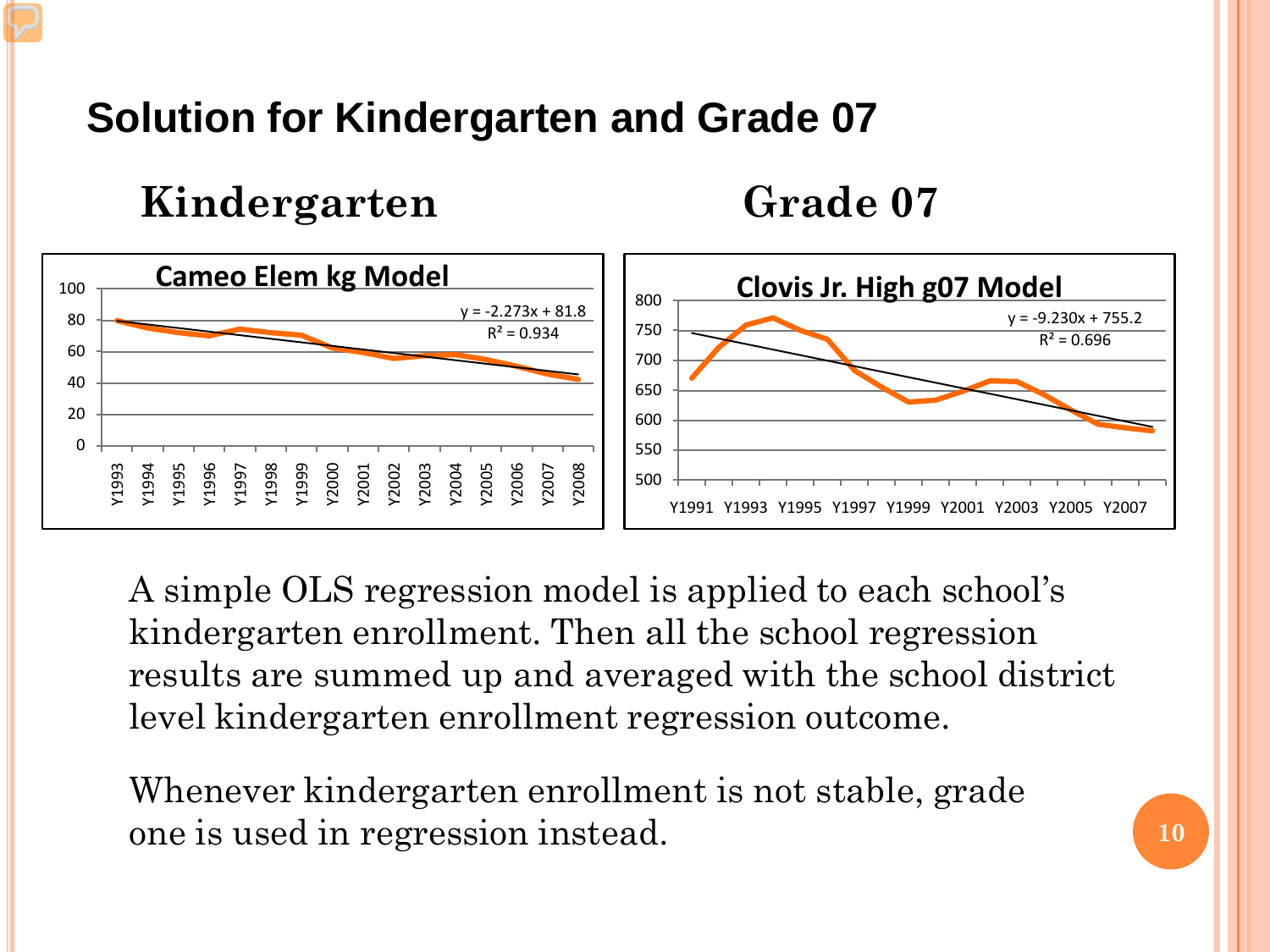# **Other Grade Enrollment Projection**

The averaged kindergarten enrollment forecasts are then multiplied with each grade progression ratio to derive the second or higher grade enrollment, both at school level and school district level.

After all grade enrollment forecasts are developed, the sum total from all schools is compared against the school district forecasts to make sure their trends are consistent.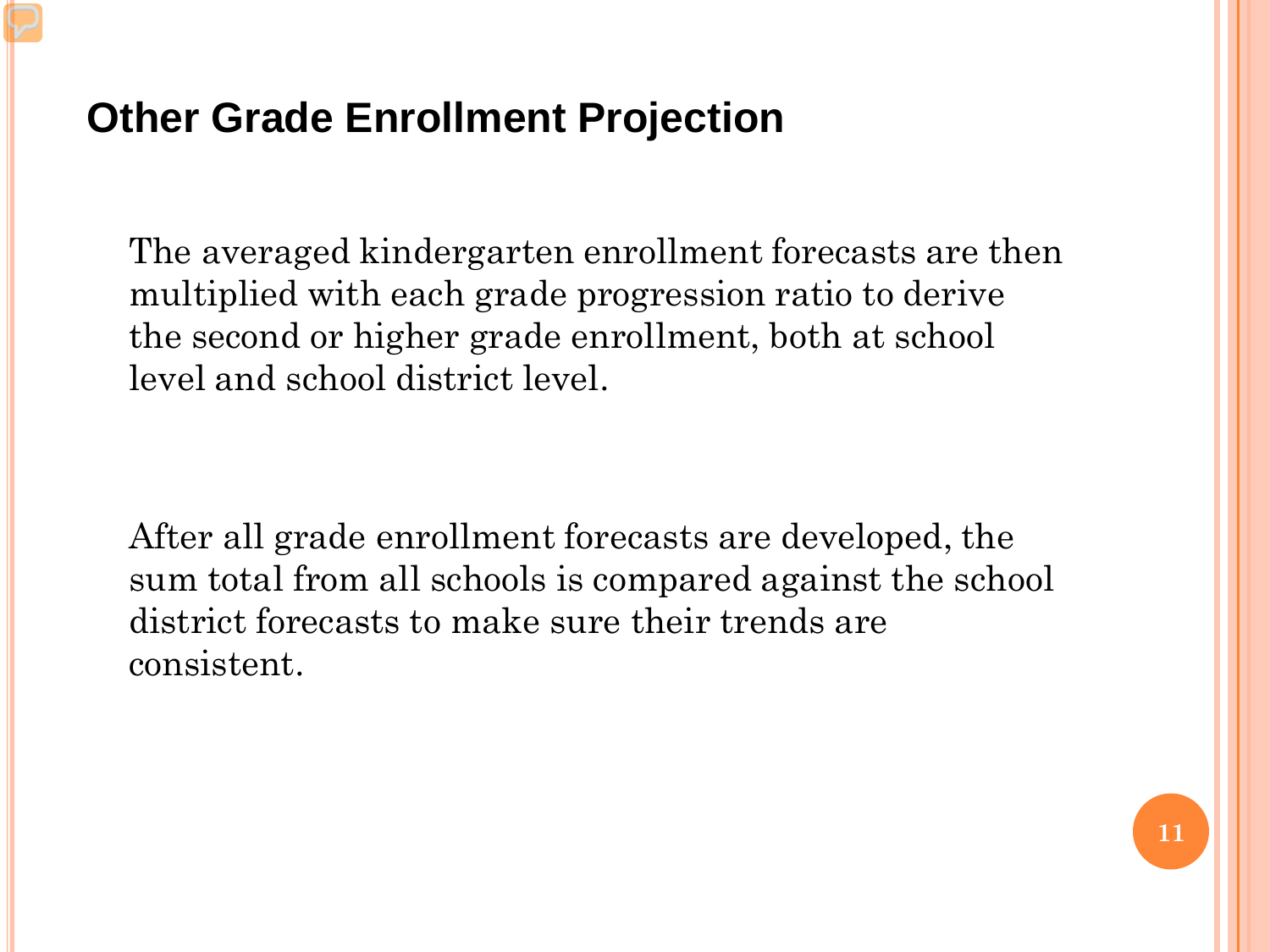#### **Model Validation**

The validation data is the average of school level and district level against actual enrollments using three most recent school years.

|                   | SY2008 | SY2009 | SY2010 | <b>AVF</b> |
|-------------------|--------|--------|--------|------------|
| Actual Enrollment | 7965   | 7966   | 8354   |            |
| <b>IEstimated</b> | 7987   | 8187   | 8895I  |            |
| Percentage Diff.  | 0.28%  | 2.77%  | 6.48%  | 3.18%      |

After SY 2010-11 enrollment data published, we compared our projections against the newly data as well.

|                    | SY2011   |
|--------------------|----------|
| lActual Enrollment | 8415     |
| Projected          | 8391     |
| Percentage Diff.   | $-0.29%$ |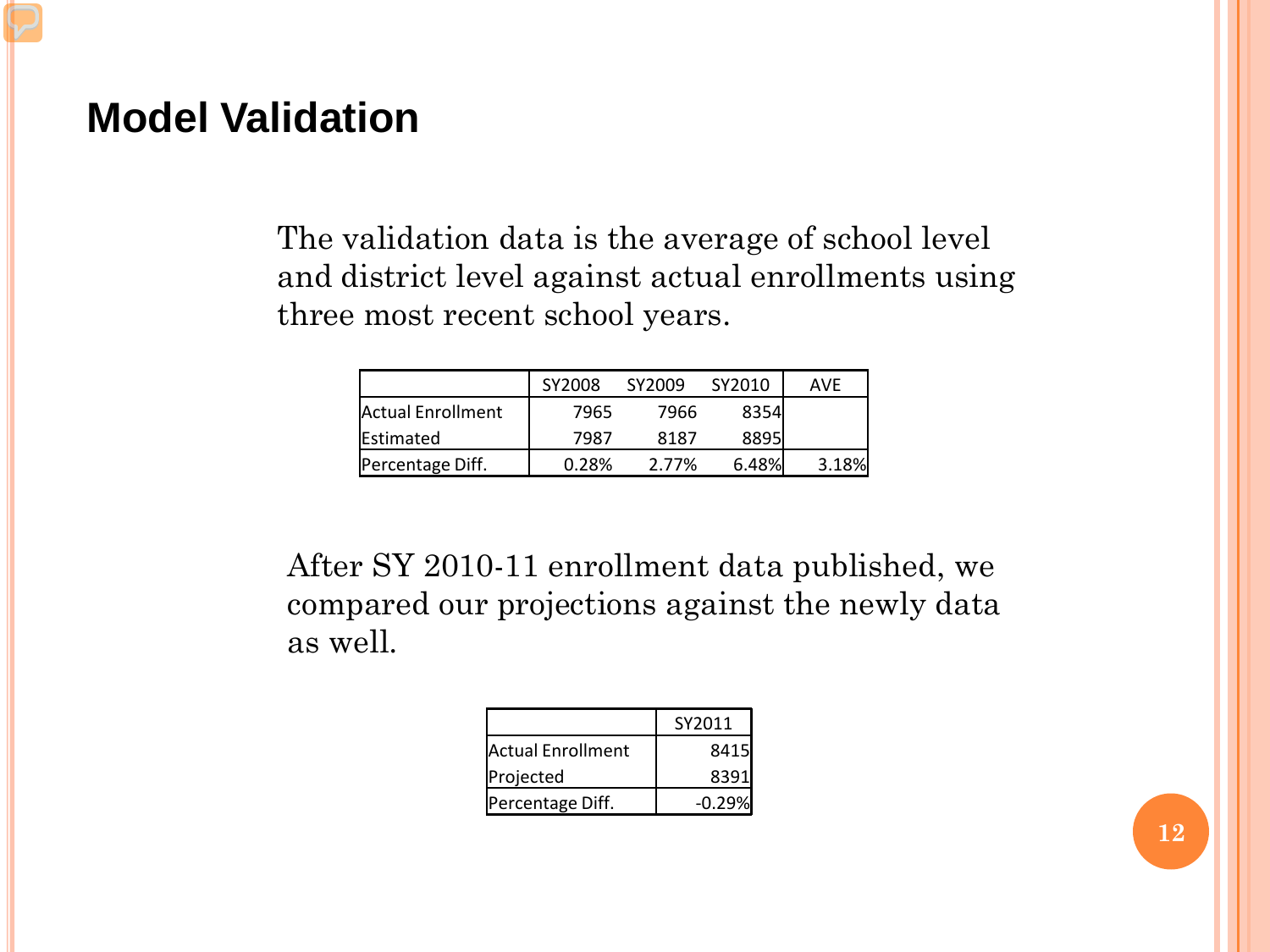# **Projection Trend**

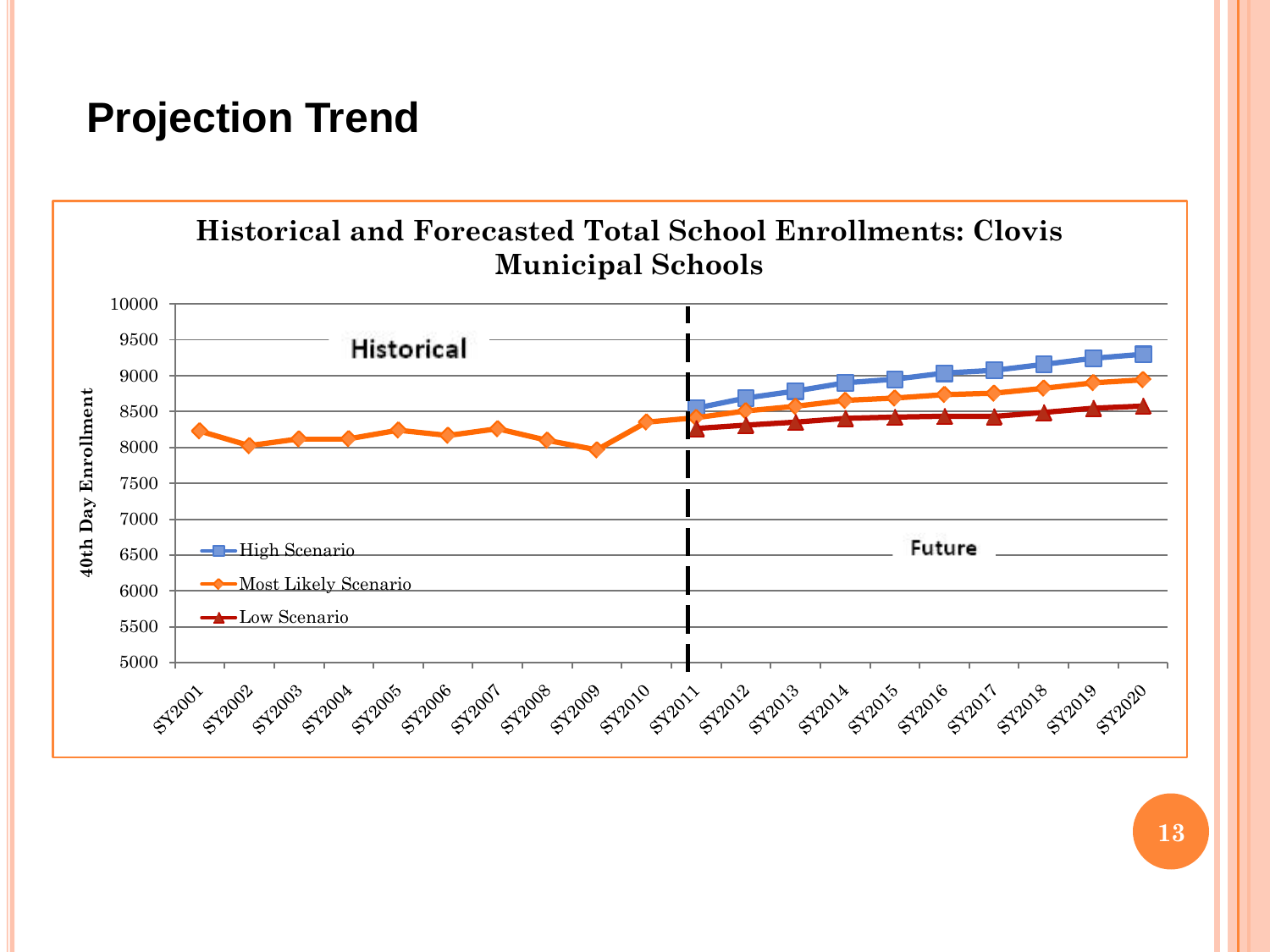# **Central Municipal Schools Facts**

 Central Consolidated Schools has 6,274 students in SY 2010-11. It serves 4 high schools, 3 middle schools, and 10 elementary schools.

 Located in San Juan County, Central District enrollment is affected migrations between San Juan and McKinley among Navajo nations.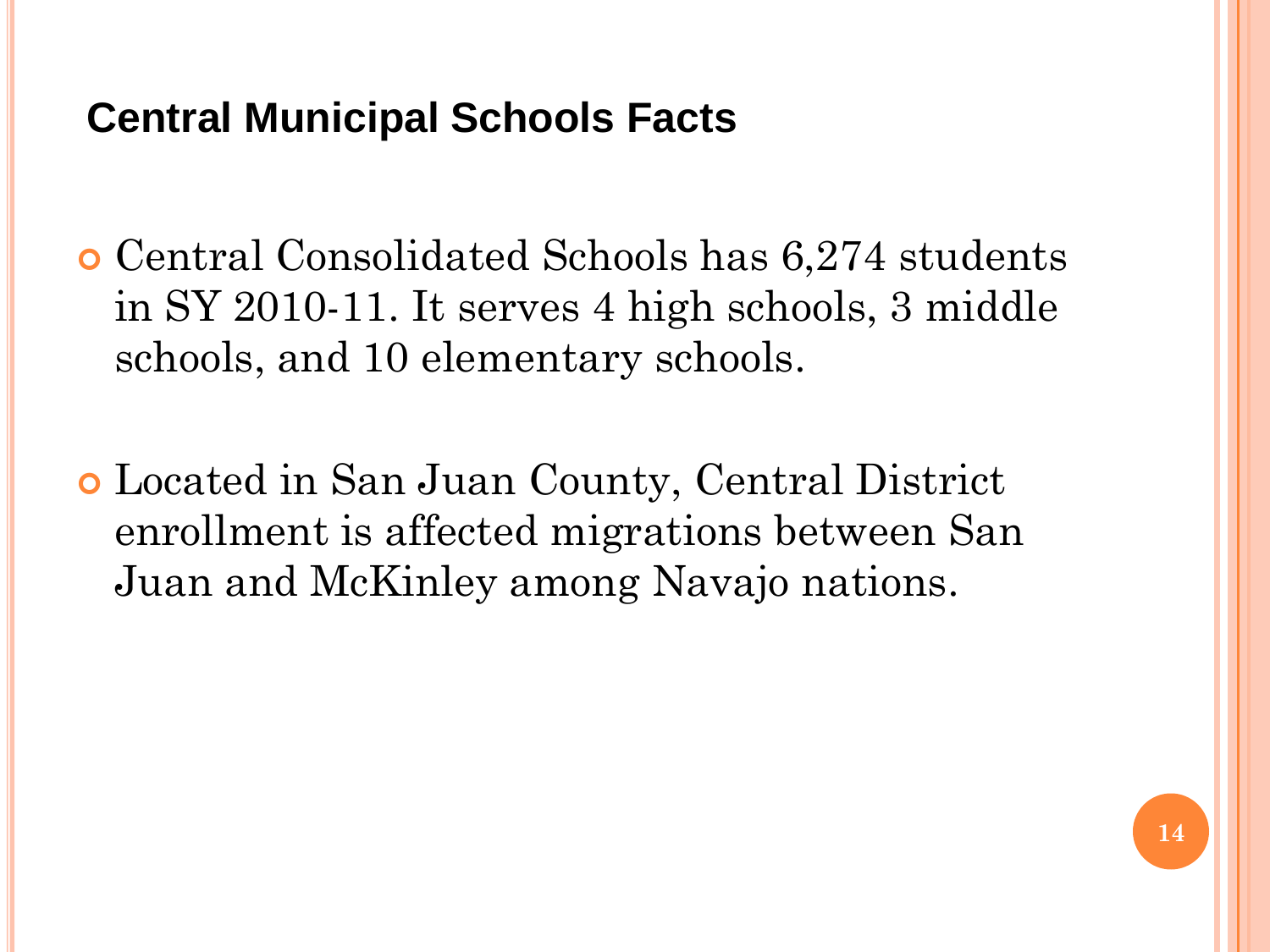# **Central Municipal Schools Historical Enrollment**

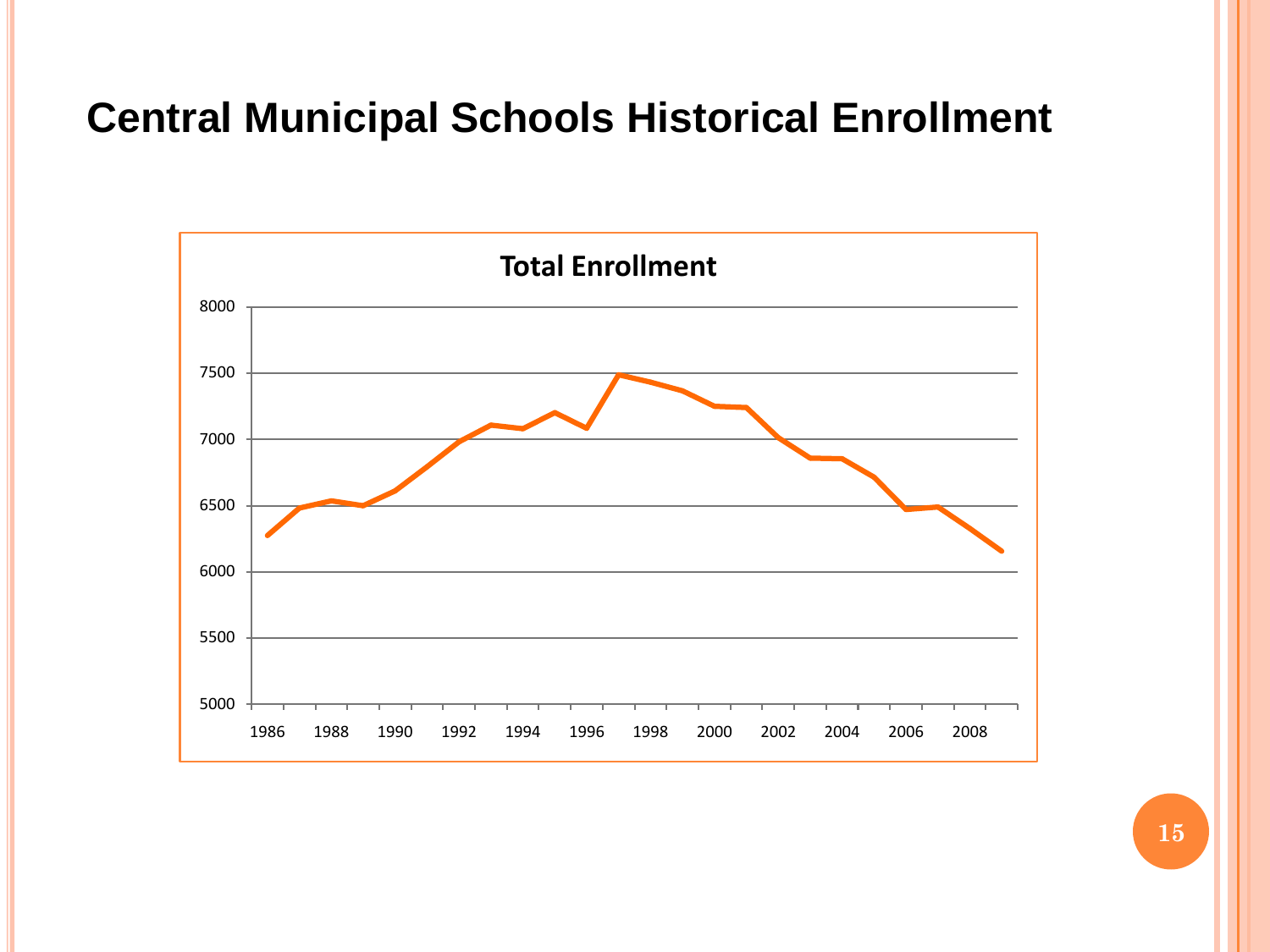# **Data Preparation**

- County level live birth data were distributed to each school district according to geocoding results and birth-age mothers' shares, and then averaged by 3 years to smooth out bumps.
- Each grade enrollment at each school and school district level were averaged in 3 years.
- Actual grade progression ratios are calculated from SY1986-87 to SY2009-10, all-yr, 15-yr, 10-yr, and 5-yr averages are calculated.
- Sam cohort kg/birth, g01/birth, g06/birth, and g09/birth are calculated and pictured.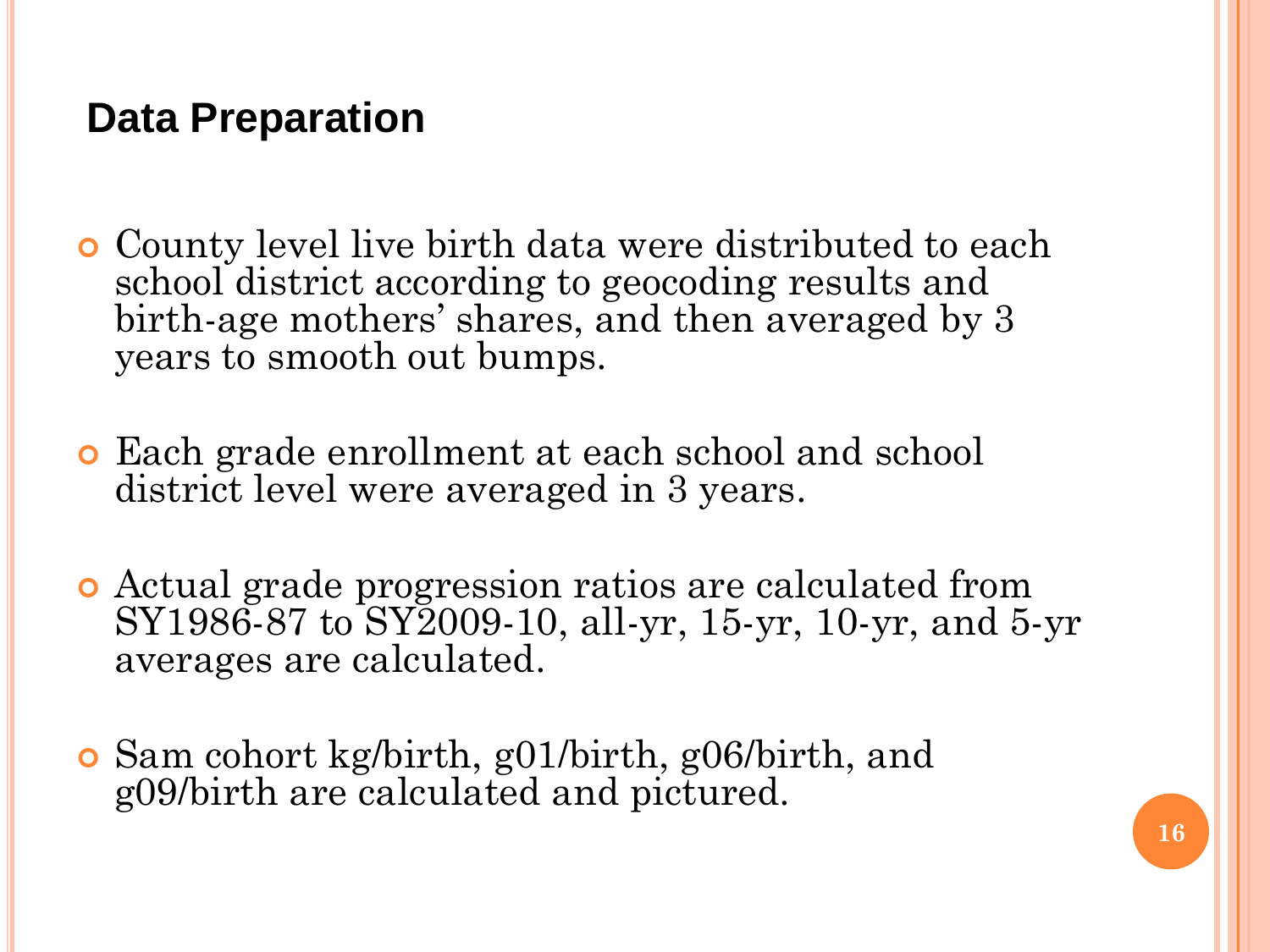

Again, neither 3-yr average birth nor kg/birth ratio showed any stable trend that might be used as the basis for forecasting.

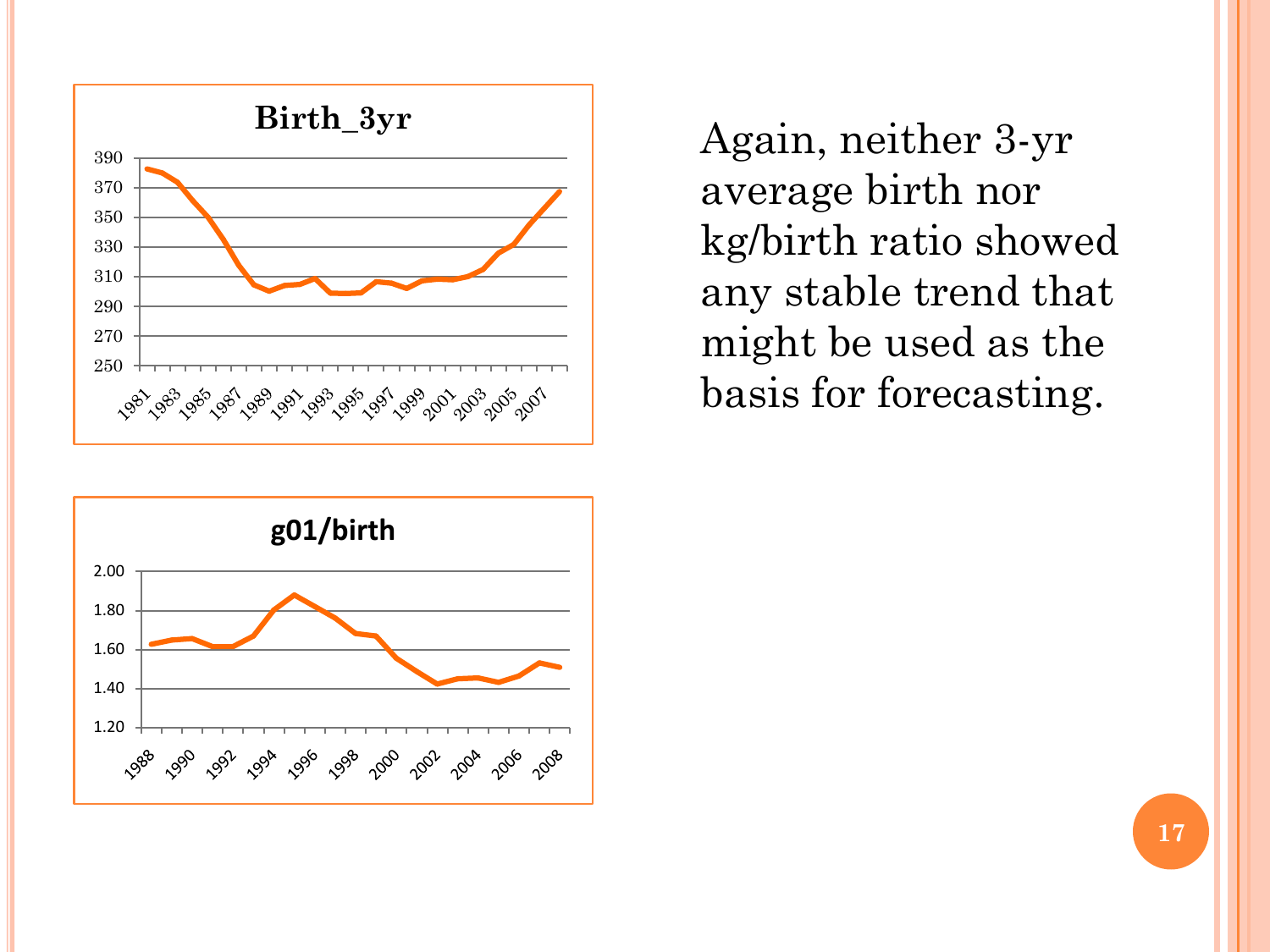# **Real Grade Progression Ratios Chart for Central, 1987-2009**



#### The grade progression

ratios, however, demonstrated stable trends over time, provided a solid basis to use grade progression for higher grades.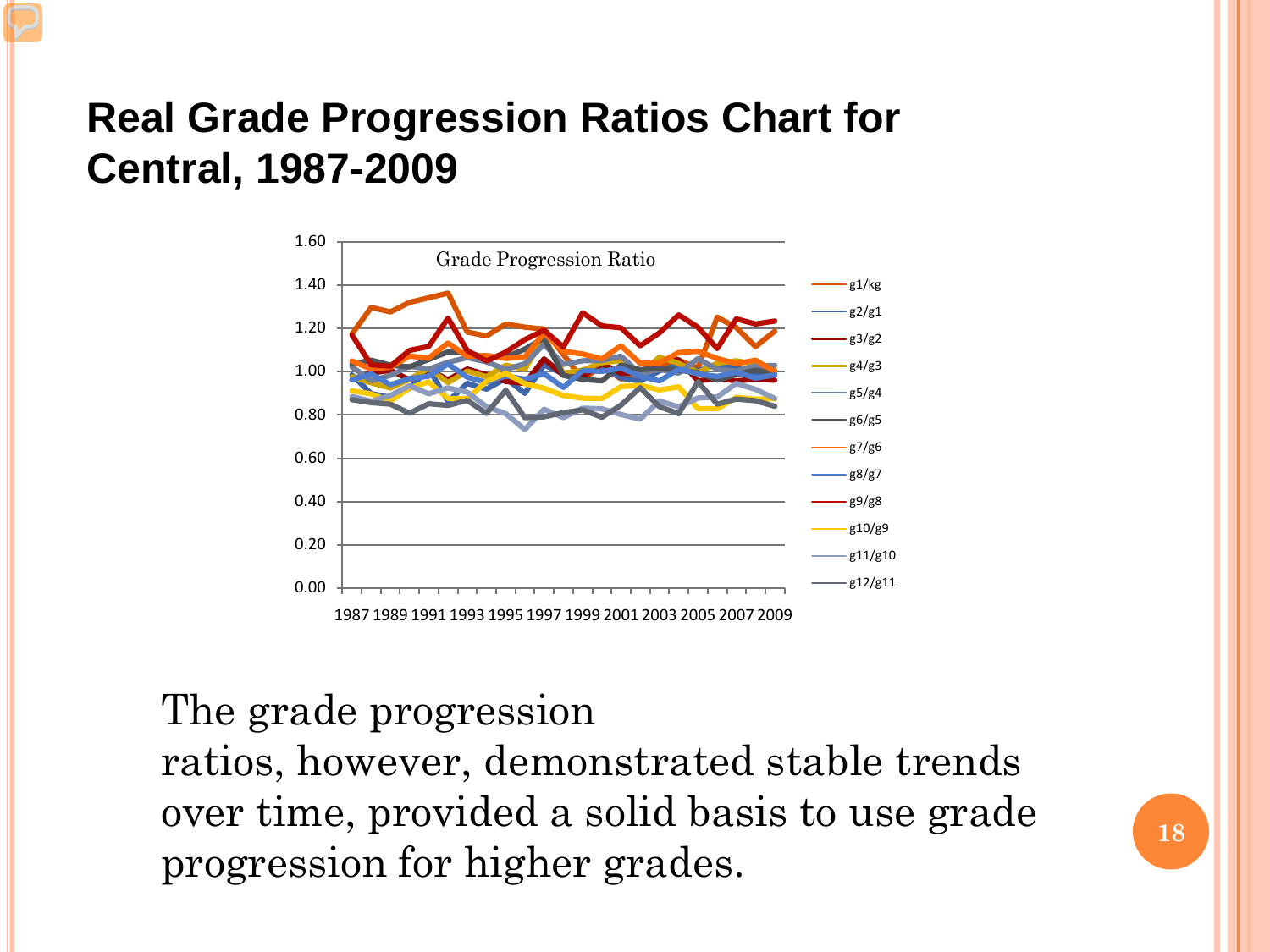## **Solution for Grade 01, Grade 06, and Grade 09, Samples**





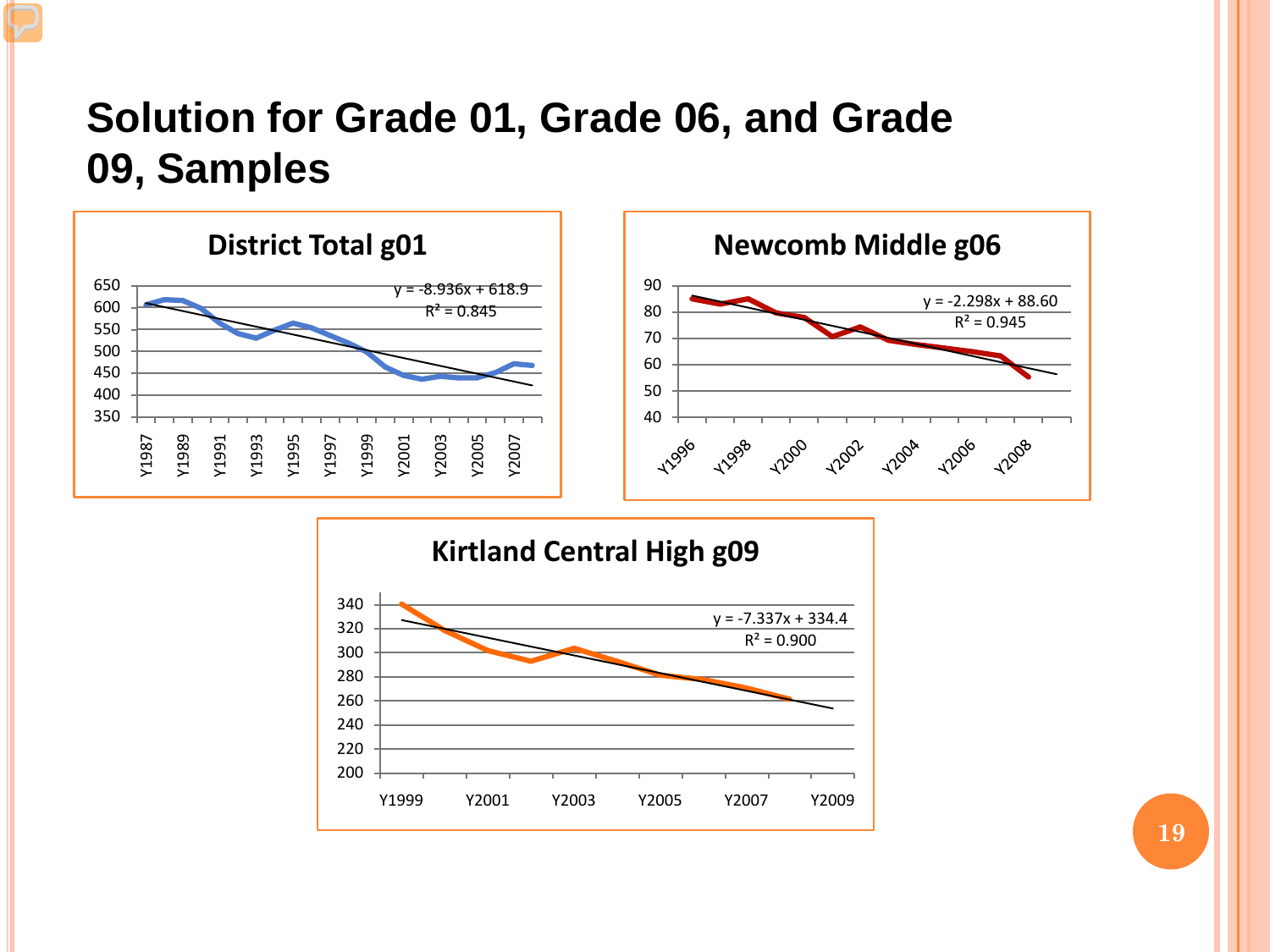# **Other Grade Enrollment Projection**

The averaged kindergarten or first grade enrollment forecasts are then multiplied with averaged grade progression ratio to derive the second or higher grade enrollment, both at school level and school district level.

After all grade enrollment forecasts are developed, the sum total from all schools is compared against the school district forecasts to make sure their trends are consistent.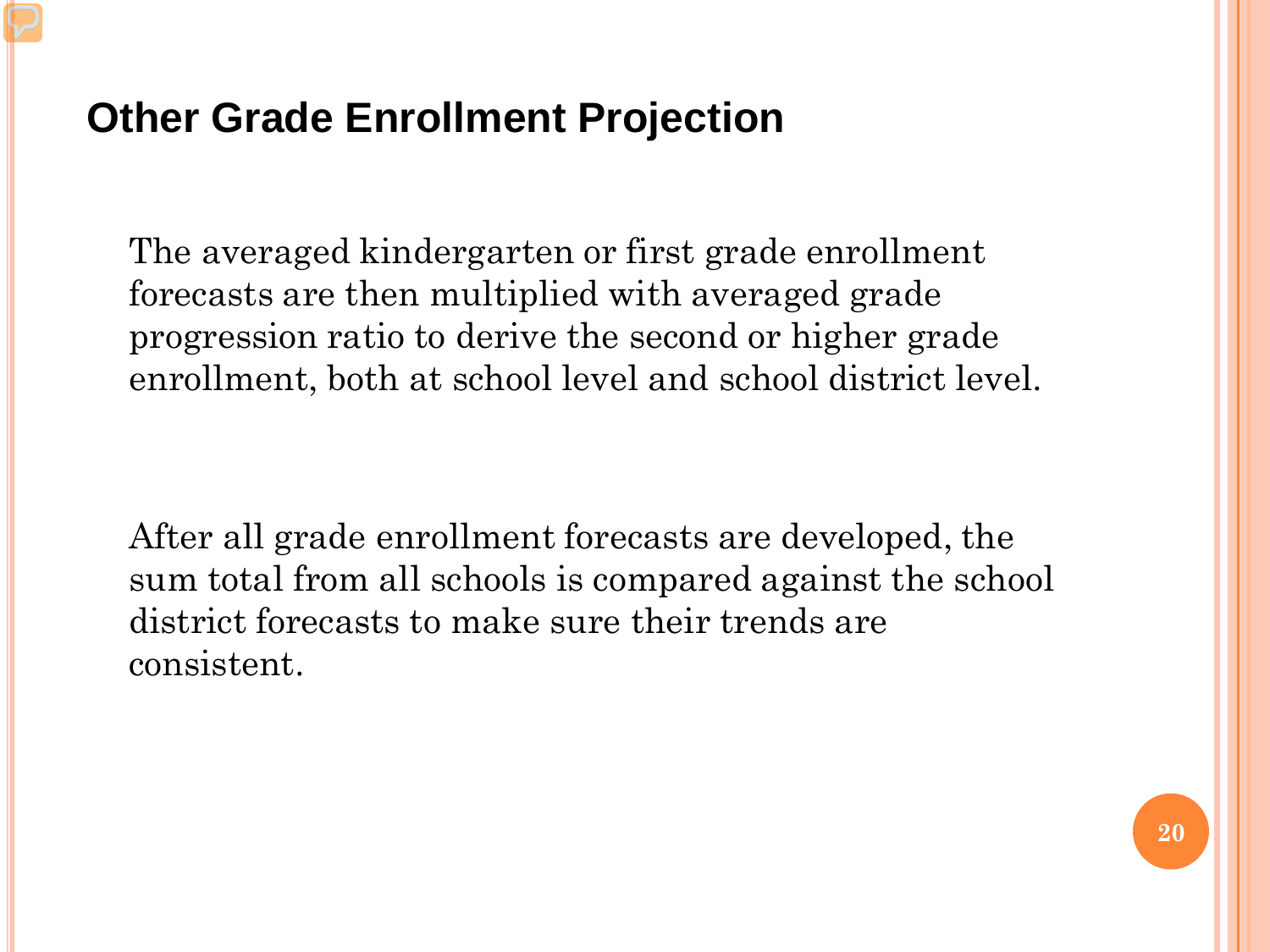#### **Model Validation for Central District**

The validation data is the average of school level and district level against actual enrollments using three most recent school years.

|                   | SY2008 | SY2009 | SY2010   | <b>AVF</b> |
|-------------------|--------|--------|----------|------------|
| Actual Enrollment | 6,489  | 6.326  | 6,156    |            |
| Projected         | 6.577  | 6.402  | 6.015    |            |
| Percentage Diff.  | 1.36%  | 1.20%  | $-2.29%$ | 0.09%      |

After SY 2010-11 enrollment data published, we compared our projections against the newly data as well.

|                   | SY2011   |
|-------------------|----------|
| Actual Enrollment | 6274     |
| Projected         | 6266     |
| Percentage Diff.  | $-0.13%$ |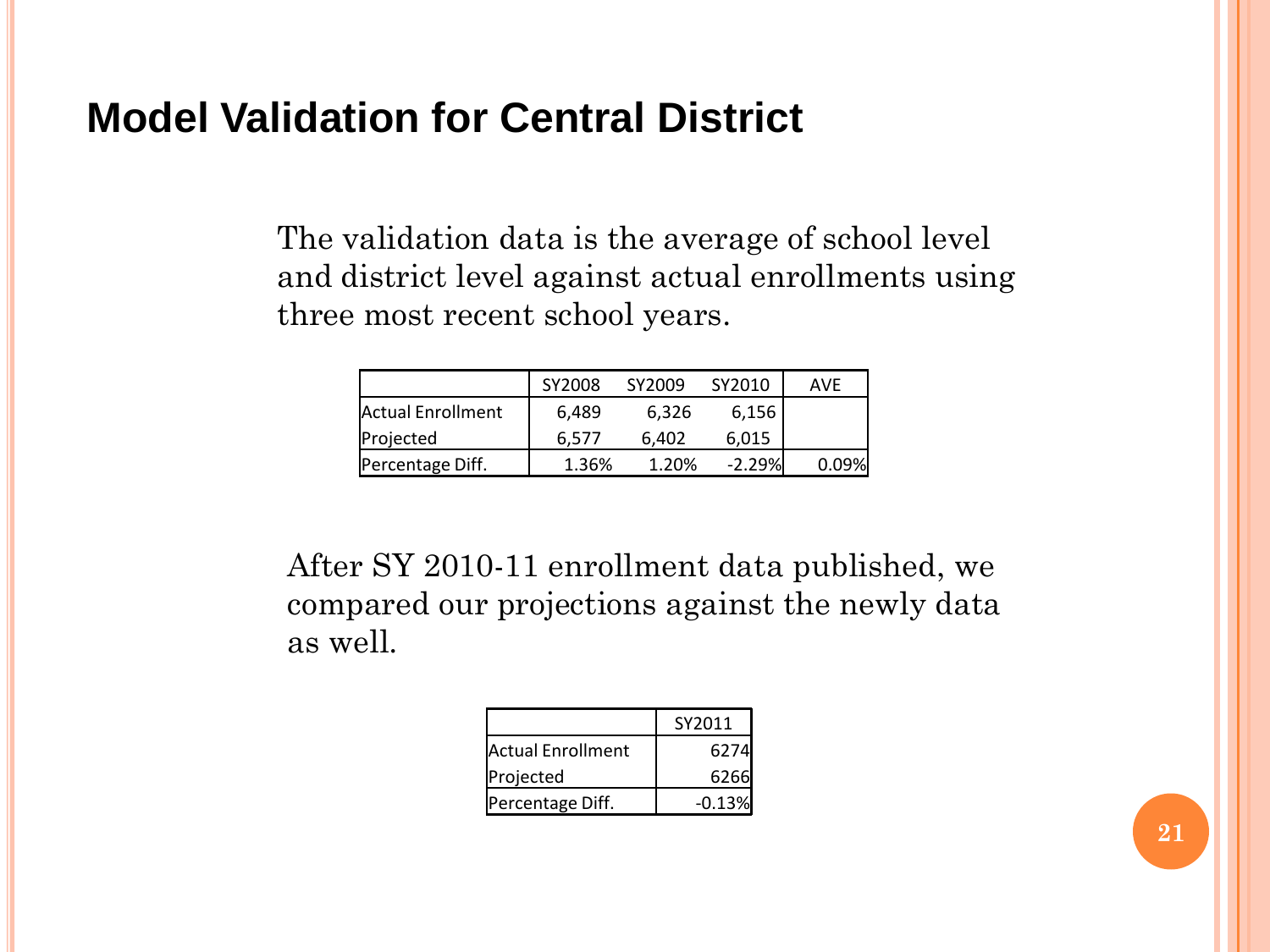# **Projection Trend**

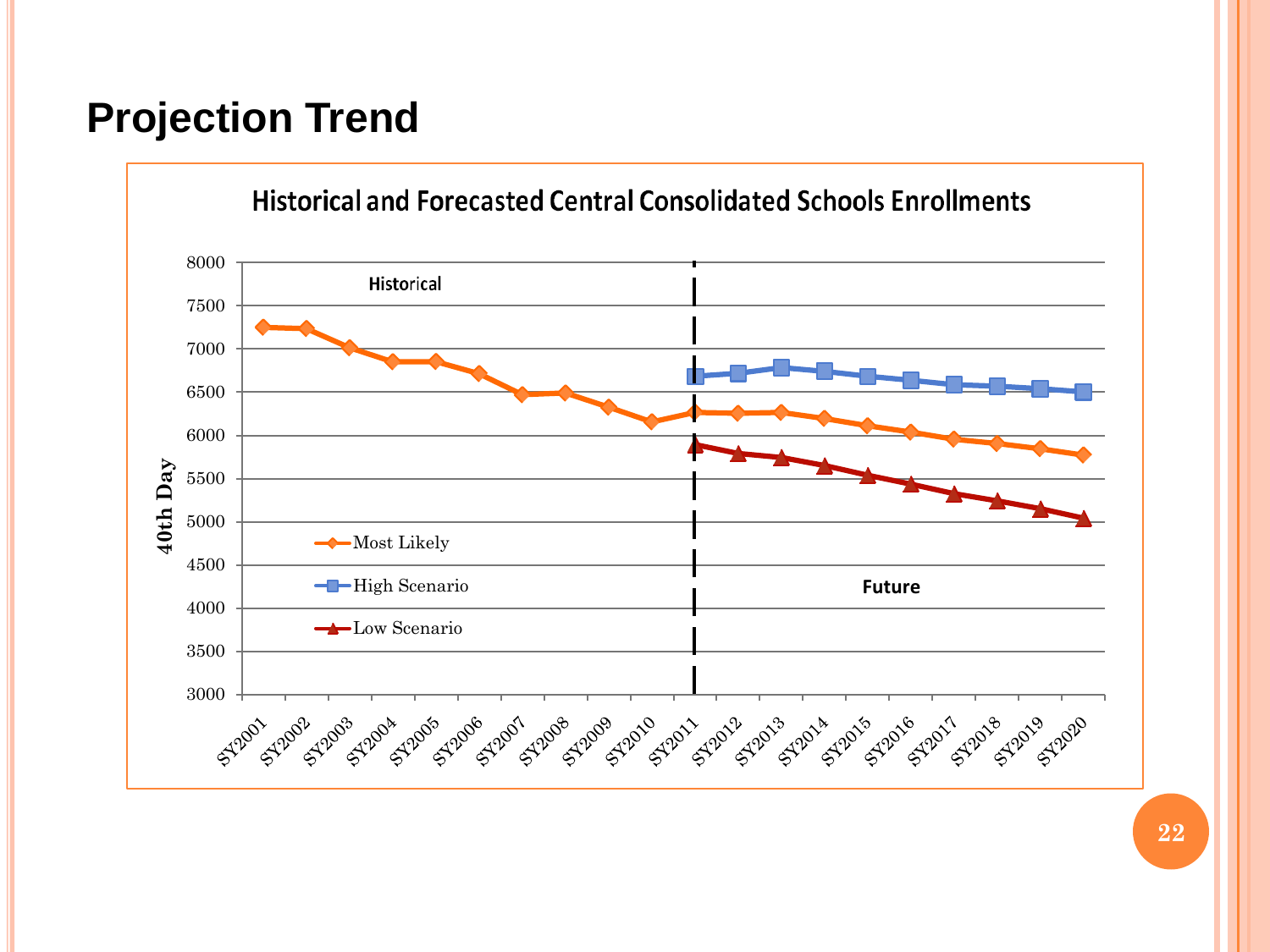# **Model Validation for 28 School Districts**

|                               |        | <b>Actual Enrollment</b> |        |        | Validation from projection |        | <b>Ave Validation %</b> |          |        | <b>SY2011 Validation</b> |          |
|-------------------------------|--------|--------------------------|--------|--------|----------------------------|--------|-------------------------|----------|--------|--------------------------|----------|
| SD Name                       | SY2008 | SY2009                   | SY2010 | SY2008 | SY2009                     | SY2010 |                         |          | Actual | Projected                | % Diff.  |
| Reserve                       | 184    | 169                      | 179    | 197    | 172                        | 196    | 6.11%                   |          | 173    | 188                      | 8.70%    |
| Floyd                         | 240    | 233                      | 235    | 244    | 228                        | 239    | 0.41%                   |          | 226    | 228                      | 0.81%    |
| Tatum                         | 284    | 301                      | 307    | 299    | 318                        | 327    | 5.81%                   |          | 315    | 313                      | $-0.76%$ |
| Mesa Vista                    | 419    | 401                      | 384    | 394    | 393                        | 406    | $-0.74%$                |          | 392    | 363                      | $-7.34%$ |
| Questa                        | 509    | 533                      | 513    | 492    | 517                        | 484    | $-3.98%$                |          | 511    | 517                      | 1.20%    |
| Capitan                       | 534    | 496                      | 508    | 518    | 451                        | 475    | $-6.19%$                |          | 510    | 491                      | $-3.65%$ |
| Clayton                       | 531    | 586                      | 574    | 505    | 611                        | 600    | 1.30%                   |          | 550    | 580                      | 5.46%    |
| Eunice                        | 566    | 582                      | 582    | 621    | 654                        | 705    | 14.41%                  |          | 576    | 582                      | 1.06%    |
| Lordsberg                     | 663    | 650                      | 600    | 648    | 616                        | 605    | $-2.22%$                |          | 578    | 584                      | 0.95%    |
| Estancia                      | 869    | 839                      | 796    | 899    | 834                        | 847    | 3.09%                   | 1.80%    | 867    | 861                      | $-0.70%$ |
| Raton                         | 1,337  | 1,299                    | 1,282  | 1,321  | 1,301                      | 1,280  | $-0.40%$                |          | 1,249  | 1,245                    | $-0.32%$ |
| Cobre                         | 1,381  | 1,374                    | 1,297  | 1,404  | 1,400                      | 1,285  | 0.88%                   |          | 1,287  | 1,279                    | $-0.66%$ |
| Las Vegas                     | 2,077  | 1,989                    | 1,928  | 2,172  | 2,016                      | 1,959  | 2.51%                   |          | 1,885  | 1,927                    | 2.24%    |
| Pojoaque                      | 2,007  | 1,964                    | 1,964  | 2,000  | 1,940                      | 1,956  | $-0.66%$                |          | 2,035  | 1,997                    | $-1.87%$ |
| Taos                          | 3,028  | 3,035                    | 3,030  | 2,994  | 3,064                      | 3,069  | 0.37%                   |          | 2,963  | 2,975                    | 0.41%    |
| Los Alamos                    | 3,424  | 3,350                    | 3,362  | 3,349  | 3,426                      | 3,579  | 2.18%                   |          | 3,410  | 3,362                    | $-1.40%$ |
| Espanola                      | 4,522  | 4,379                    | 4,384  | 4,722  | 4,541                      | 4,509  | 3.66%                   |          | 4,333  | 4,277                    | $-1.29%$ |
| Belen                         | 4,709  | 5,078                    | 5,174  | 4,774  | 5,015                      | 5,247  | 0.52%                   | 1.13%    | 4,627  | 4,792                    | 3.56%    |
| Central                       | 6,489  | 6,326                    | 6,156  | 6,577  | 6,402                      | 6,015  | 0.09%                   |          | 6,274  | 6,266                    | $-0.13%$ |
| Alamogordo                    | 6,266  | 6,073                    | 6,124  | 6,097  | 6,053                      | 5,889  | $-2.29%$                |          | 6,291  | 5,989                    | $-4.81%$ |
| <b>Clovis</b>                 | 7,965  | 7,966                    | 8,354  | 7,987  | 8,187                      | 8,895  | 3.18%                   |          | 8,391  | 8,415                    | 0.28%    |
| Los Lunas                     | 8,445  | 8,489                    | 8,442  | 8,374  | 8,378                      | 8,279  | $-1.36%$                |          | 8,469  | 8,469                    | 0.00%    |
| Roswell                       | 9,297  | 9,484                    | 9,780  | 9,245  | 9,530                      | 9,995  | 0.71%                   |          | 9,903  | 9,989                    | 0.87%    |
| Gallup                        | 12,133 | 12,023                   | 11,776 | 12,257 | 12,048                     | 11,838 | 0.59%                   |          | 11,717 | 11,641                   | $-0.64%$ |
| Gadsden                       | 13,819 | 13,685                   | 13,859 | 13,644 | 13,130                     | 12,866 | $-4.16%$                |          | 13,904 | 14,302                   | 2.86%    |
| Santa Fe                      | 13,296 | 13,442                   | 13,684 | 12,953 | 13,340                     | 13,837 | $-0.74%$                |          | 13,988 | 13,774                   | $-1.53%$ |
| Rio Rancho                    | 15,502 | 15,828                   | 16,320 | 15,074 | 15,793                     | 16,513 | $-0.60%$                |          | 16,530 | 17,332                   | 4.85%    |
| Las Cruces                    | 23,190 | 22,999                   | 23,542 | 23,429 | 23,346                     | 24,299 | 1.92%                   | $-0.27%$ | 24,597 | 23,721                   | $-3.56%$ |
| Average Percentage Difference |        |                          |        |        |                            |        | 0.87%                   |          |        |                          | 0.16%    |

**23**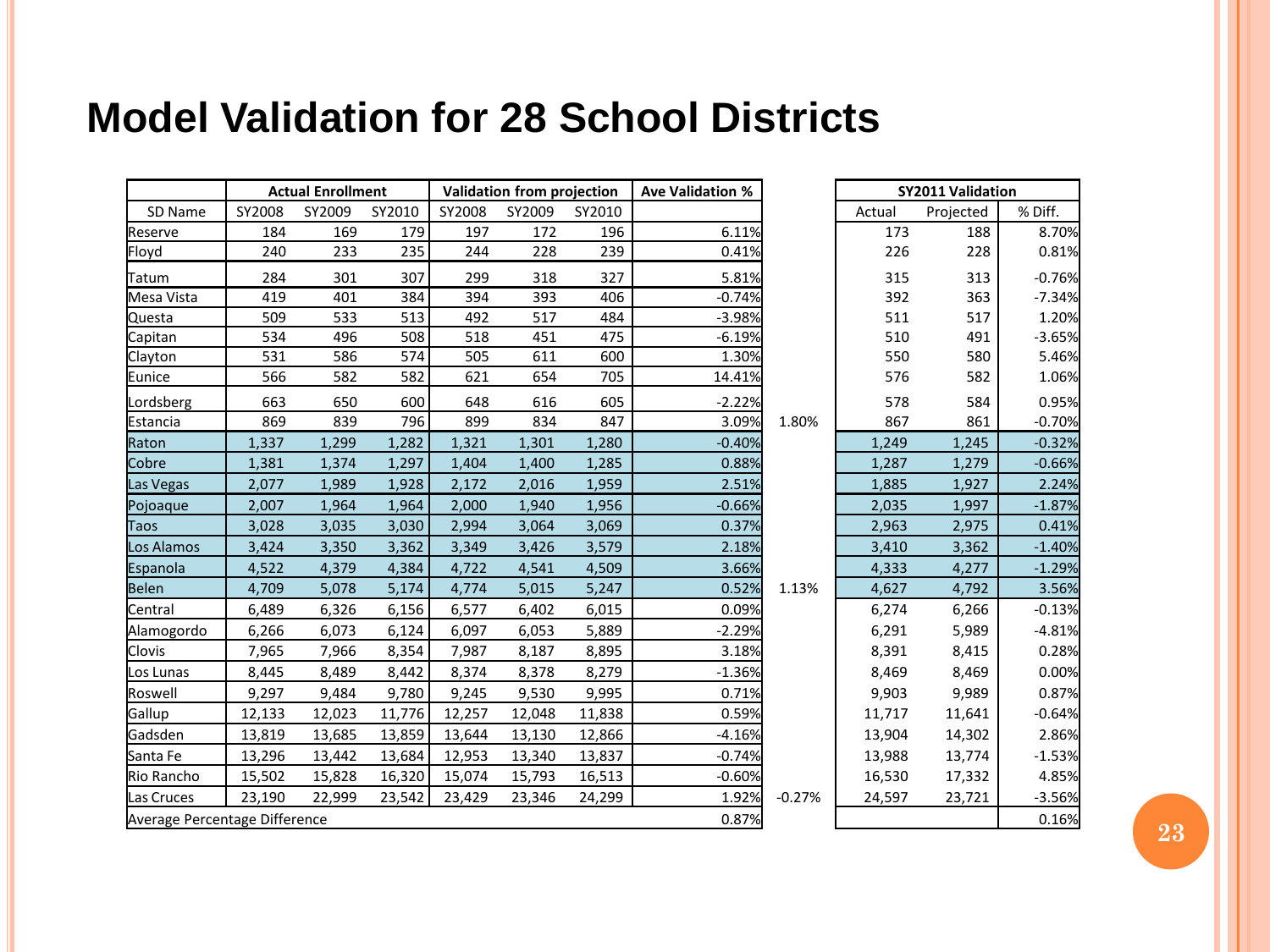# **Model Validation for 28 School Districts, continued**

|       | Actual               |        |        |         |
|-------|----------------------|--------|--------|---------|
| Grade | Enrollment Projected |        | Diff.  | % Diff. |
| lKG   | 12038                | 11744  | -294   | $-2.4%$ |
| lG01  | 12025                | 11958  | -67    | $-0.6%$ |
| g02   | 11662                | 11747  | 85     | 0.7%    |
| g03   | 11584                | 11554  | $-29$  | $-0.3%$ |
| g04   | 11501                | 11424  | $-77$  | $-0.7%$ |
| g05   | 11406                | 11344  | -62    | $-0.5%$ |
| g06   | 11295                | 11350  | 55     | 0.5%    |
| g07   | 11025                | 10880  | $-145$ | $-1.3%$ |
| g08   | 10801                | 10746  | -55    | $-0.5%$ |
| g09   | 12542                | 12690  | 147    | 1.2%    |
| g10   | 11398                | 11478  | 80     | 0.7%    |
| g11   | 9838                 | 9887   | 49     | 0.5%    |
| g12   | 9437                 | 9657   | 220    | 2.3%    |
| Total | 146551               | 146459 | -92    | $-0.1%$ |

This table is the validation for all 28 school districts projections at each grade level using SY2010-11 actual data. Even though the total percentage error is as small as - 0.1%, there are still some grades showing much larger variations than the other, like KG or grade 9 or grade 12.